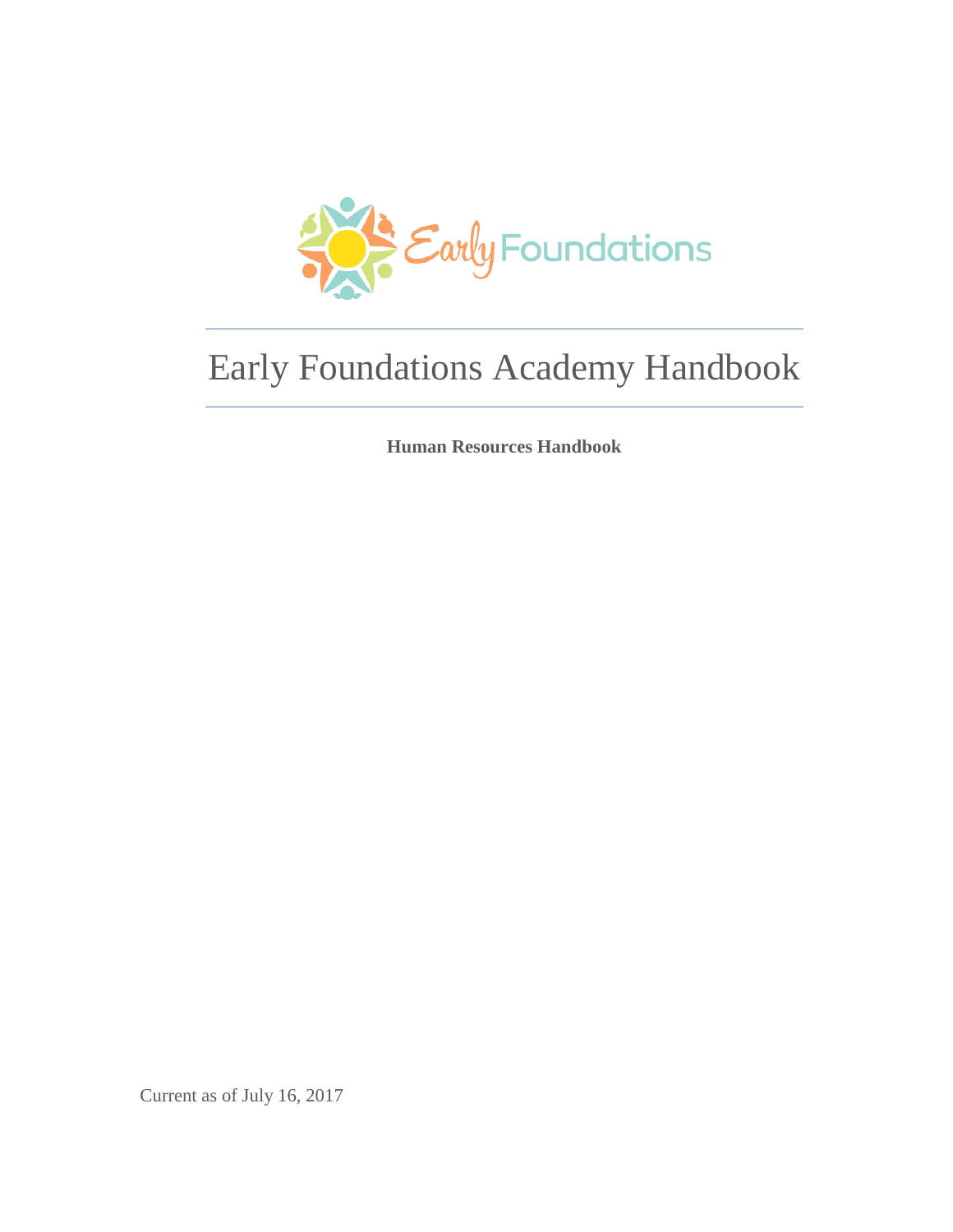## Communication Protocol

Parents, candidates for employment, general public, competition, regulators or even staff may ask questions that can put Early Foundations at a disadvantage if a proper response is not provided. To mitigate the risk and to streamline communications, the following protocol is suggested.

The table below contains questions that may be asked in person or over the phone, and such information may be solicited by interested parents, competitors, malicious parents, candidates and even government authorities.

| Table 1.0                                                                  |                                                                                                                                                                                                                                                                                                                                                                                                           |
|----------------------------------------------------------------------------|-----------------------------------------------------------------------------------------------------------------------------------------------------------------------------------------------------------------------------------------------------------------------------------------------------------------------------------------------------------------------------------------------------------|
| <b>Capacity of the building</b>                                            | "We are a licensed child care Academy and I assure<br>you, your child will be taken care of in accordance<br>with government regulations." (If they continue<br>asking, repeat as above, or say "Capacity of building is<br>not relevant to the care of your child", or ask them to<br>visit in person).                                                                                                  |
| Who owns this building                                                     | "We wish to focus on the care of your child as we are a<br>licensed facility, and we operate according to<br>government regulations and policies in our<br>handbook." (If they continue asking, ask them<br>"Ownership is not relevant to the care of your child."<br>If they continue, use "Sorry (Sir/Madam), I need to go<br>to a classroom as my staff needs my assistance" and<br>politely hang up). |
| Number of people who work<br>here                                          | "Each child is taken care of according to government<br>regulations and the ratios approved by the Minister.<br>Your child is in safe hands in a licensed and approved<br>facility." (If they continue asking, repeat as above).                                                                                                                                                                          |
| I heard bad things about person<br>X, Y, Z, can you tell me about<br>them? | "I cannot speak on behalf of another person. Can I<br>instead serve you in finding appropriate care for your<br>child?"                                                                                                                                                                                                                                                                                   |
| <b>Current enrolment</b>                                                   | "If you provide us with the age of child and date you<br>require service, I will be happy to see if we have a spot<br>available." (Never disclose current enrolment. If they<br>keep insisting, ask them to visit in person instead).<br>Always call back one hour or later, after the request<br>for enrolment, to update a Parent on a possible spot.                                                   |
| <b>Names and numbers of Board of</b>                                       | "I will take your name and number and forward to                                                                                                                                                                                                                                                                                                                                                          |
| <b>Directors</b>                                                           | them. I cannot promise they will call back, unless it is<br>related to a child's safety who is currently enrolled."<br>Never give out the names and numbers of Board of<br>Directors.                                                                                                                                                                                                                     |
| <b>Disrespectful or repetitive</b>                                         | "I am sorry, (Sir/Madam), but I must return to care for                                                                                                                                                                                                                                                                                                                                                   |